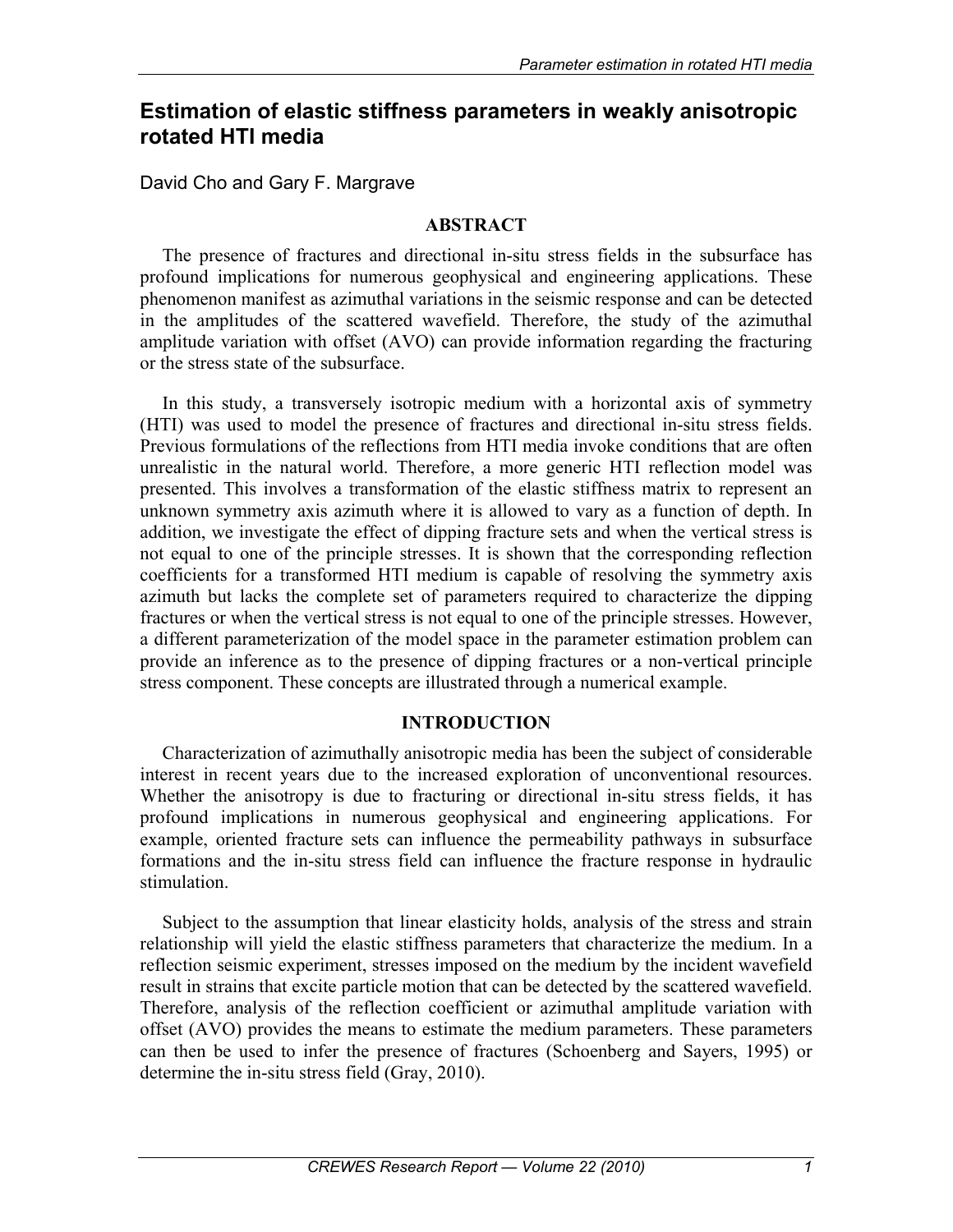A transversely isotropic medium with a horizontal axis of symmetry (HTI) provides a simple model for the description of a parallel vertical fracture system or the presence of directional horizontal stresses where the vertical and maximum horizontal stresses are assumed equal. The properties of P wave reflection in HTI media have been discussed in detail in the literature. For example, Haugen and Ursin (1996) derived approximate P wave reflection coefficients for an interface separating a transversely isotropic medium with a vertical axis of symmetry (VTI) from an HTI medium and Rüger (1998) derived approximate formulas for an interface separating two HTI media. However, the models presented are often constrained to measurement profiles in the symmetry planes and invoke conditions that are often unrealistic in the natural world. Therefore, the discussion here is to present a more representative model for P wave reflection in HTI media and discuss the implications for the parameter estimation problem.

### **HTI MEDIA UNDER A COORDINATE ROTATION**

Consider a medium that exhibits HTI symmetry as shown in Figure 1. The HTI model has an axis of rotational symmetry normal to the fracture plane or along the direction of minimum horizontal stress for the fracture and stress models respectively. This is referred to as the symmetry axis. The natural coordinate system of the medium is then one where the symmetry axis is coincident with the  $x_1$  axis.





Here we use the Voigt notation  $A_{\alpha\beta}$  rather than the tensor notation  $a_{ijkl}$  for the density normalized elastic stiffness parameters, with  $\alpha$  and  $\beta$  running from 1 to 6 and *i*, *j*, *k* and *l* running from 1 to 3. From here on in, the density normalized elastic stiffness parameters will be referred to as the elastic stiffness parameters. The elastic stiffness matrix for the configuration in Figure 1 is given by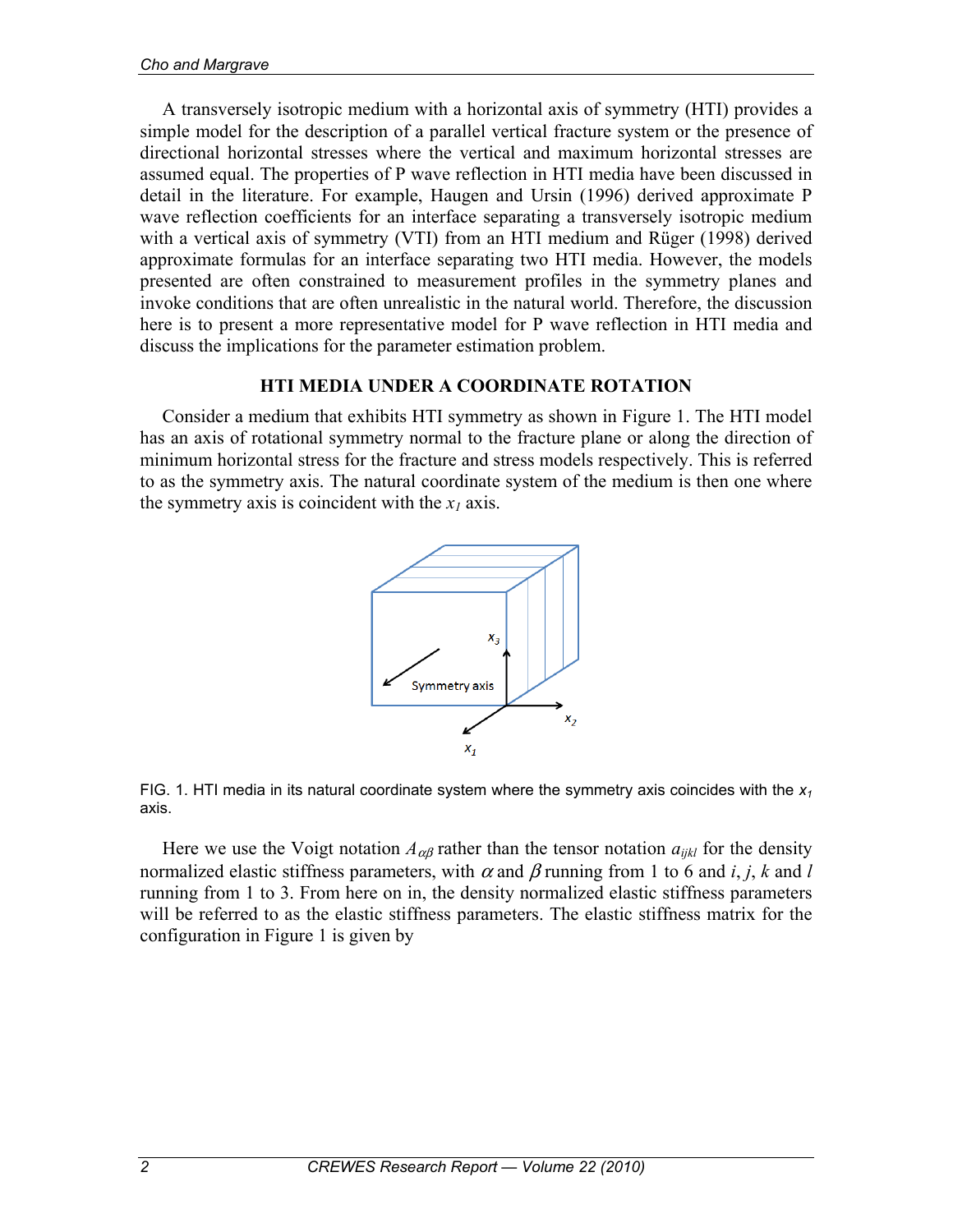$$
\underline{A}^n = \begin{bmatrix} A_{11}^n & A_{12}^n & A_{13}^n & 0 & 0 & 0 \\ A_{12}^n & A_{22}^n & A_{23}^n & 0 & 0 & 0 \\ A_{13}^n & A_{23}^n & A_{33}^n & 0 & 0 & 0 \\ 0 & 0 & 0 & A_{44}^n & 0 & 0 \\ 0 & 0 & 0 & 0 & A_{55}^n & 0 \\ 0 & 0 & 0 & 0 & 0 & A_{66}^n \end{bmatrix},
$$
(1)

where the following symmetry relations are satisfied:

$$
A_{33}^n = A_{22}^n, \quad A_{55}^n = A_{66}^n, \quad A_{13}^n = A_{12}^n, \quad A_{23}^n = A_{33}^n - 2A_{44}^n. \tag{2}
$$

The superscript *n* denotes the elastic stiffness parameters are in its natural coordinate system. Since the elastic stiffness matrix is symmetric, equation 1 consists of nine nonvanishing components of the elastic stiffness parameters where five are independent as governed by the relations in equation 2. We note that the conditions in equations 1 and 2 are only applicable if the reference coordinate system coincides with the natural coordinate system.

Let us now investigate the effect of a reference coordinate system that does not coincide with the natural coordinate system. We demonstrate this by investigating the effect of an elastic stiffness matrix that undergoes a coordinate transformation. In the interest of economy of space and efforts in algebraic manipulation, the coordinate transformation is performed by employing a matrix technique purposed by Bond (1943) to avoid converting to full subscripts. It involves the construction of a matrix operator to be used in transforming stress and strain by a single matrix multiplication. The corresponding result for the rotation of the elastic stiffness matrix is

$$
\underline{A} = \underline{M} \underline{A}^n \underline{M}^T, \tag{3}
$$

where *A* represents the rotated elastic stiffness matrix and *M* represents the Bond transformation matrix and is a function of an operator containing the directional cosines for the desired rotation (see Bond, 1943). In the following, we investigate the effect of a coordinate rotation about the  $x_2$  and the  $x_3$  axes.

#### **Coordinate rotation about the** *x2* **axis**

Consider a rotation of the coordinate system about the  $x_2$  axis by an angle  $\xi$  as in Figure 2. This scenario represents the condition for dipping fracture planes or when the vertical stress is not equal to one of the principle stresses. This condition represents areas of structure and in the vicinity of faults.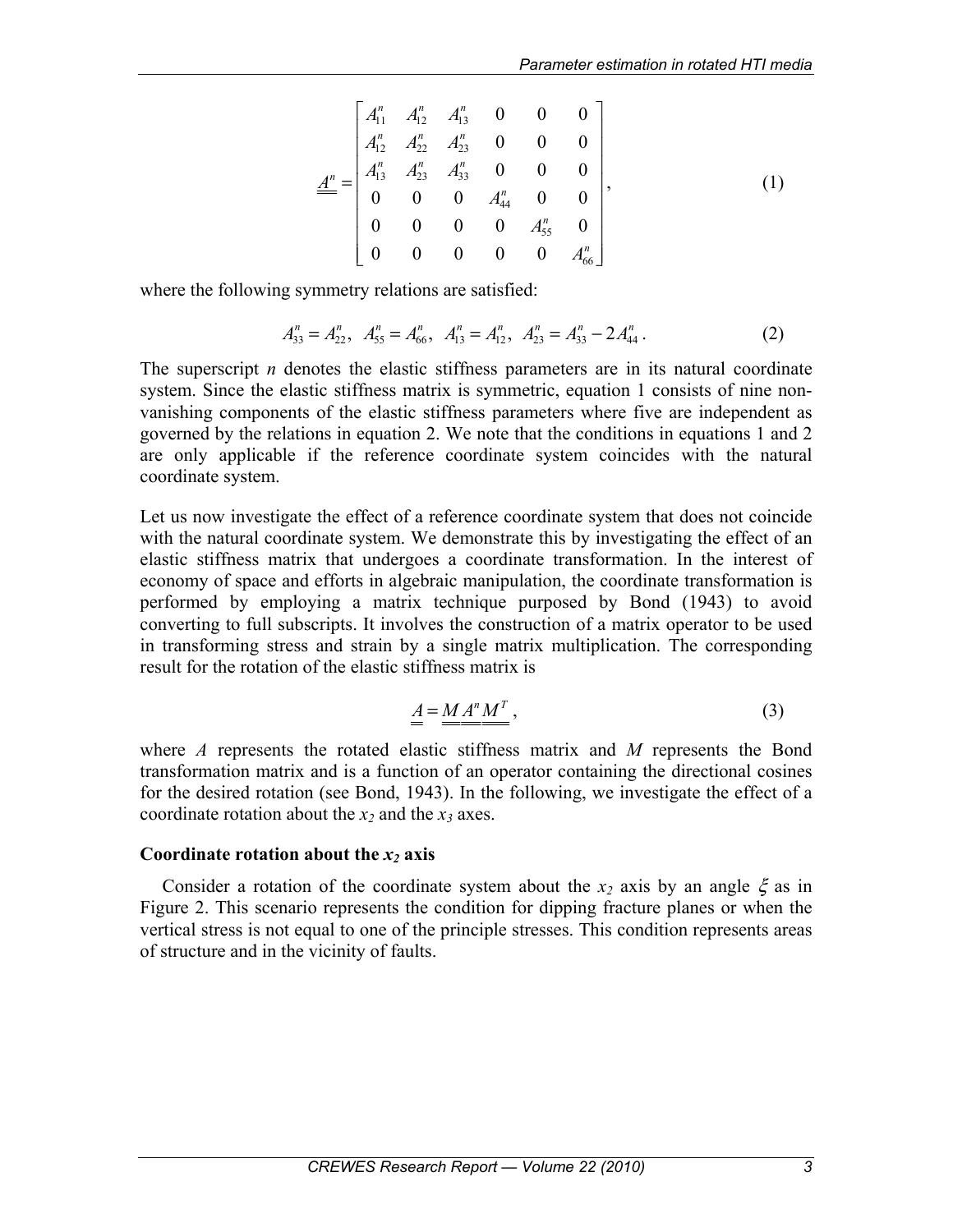

FIG. 2. HTI media under a coordinate rotation about the *x*<sub>2</sub> axis by an angle  $\xi$ .

The Bond (1943) transformation matrix for a rotation about the  $x_2$  axis by an angle  $\xi$  is given by

$$
\underline{M(\xi)} = \begin{bmatrix} \cos^2 \xi & 0 & \sin^2 \xi & 0 & -\sin 2\xi & 0 \\ 0 & 1 & 0 & 0 & 0 & 0 \\ \sin^2 \xi & 0 & \cos^2 \xi & 0 & \sin 2\xi & 0 \\ 0 & 0 & 0 & \cos \xi & 0 & \sin \xi \\ \frac{\sin 2\xi}{2} & 0 & -\frac{\sin 2\xi}{2} & 0 & \cos 2\xi & 0 \\ 0 & 0 & 0 & -\sin \xi & 0 & \cos \xi \end{bmatrix},
$$
(4)

and the resulting elastic stiffness matrix in the rotated coordinate system takes the form

$$
\underline{A(\xi)} = \begin{bmatrix} A_{11}(\xi) & A_{12}(\xi) & A_{13}(\xi) & 0 & A_{15}(\xi) & 0 \\ A_{12}(\xi) & A_{22}(\xi) & A_{23}(\xi) & 0 & A_{25}(\xi) & 0 \\ A_{13}(\xi) & A_{23}(\xi) & A_{33}(\xi) & 0 & A_{35}(\xi) & 0 \\ 0 & 0 & 0 & A_{44}(\xi) & 0 & A_{46}(\xi) \\ A_{15}(\xi) & A_{25}(\xi) & A_{35}(\xi) & 0 & A_{55}(\xi) & 0 \\ 0 & 0 & 0 & A_{46}(\xi) & 0 & A_{66}(\xi) \end{bmatrix} . \tag{5}
$$

Note the appearance of *A15*, *A25*, *A35* and *A46*. The non-vanishing components of the elastic stiffness matrix now consist of 13 parameters.

#### **Coordinate rotation about the** *x3* **axis**

Next consider a rotation of the coordinate system about the  $x_3$  axis by an angle  $\psi$  as in Figure 3. This scenario represents the typical case for fracture detection or stress estimation where the symmetry axis azimuth is unknown.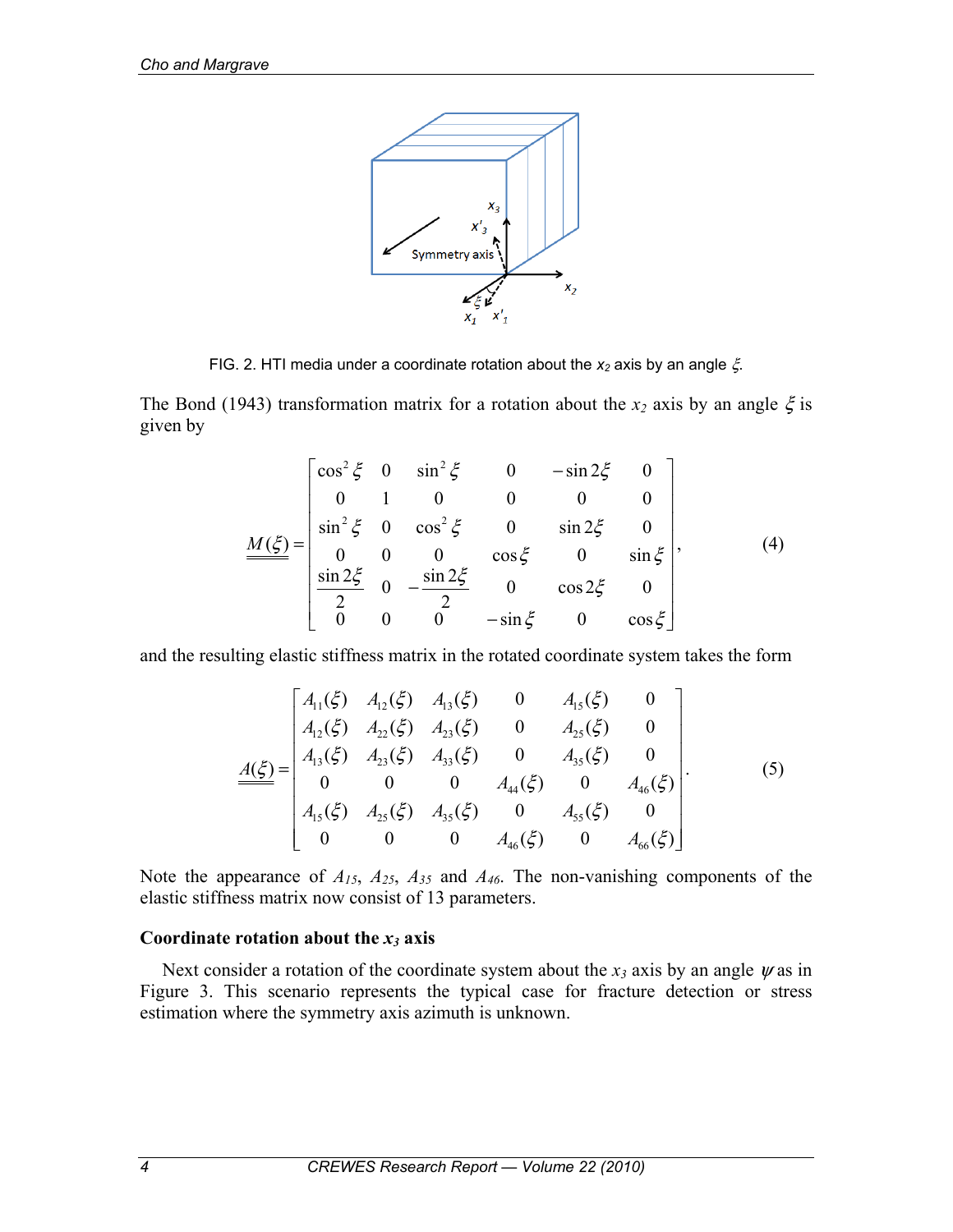

FIG. 3. HTI media under a coordinate rotation about the  $x_3$  axis by an angle  $\psi$ .

The Bond (1943) transformation matrix for a rotation about the  $x_3$  axis by an angle  $\psi$  is given by

$$
\underline{M(\psi)} = \begin{bmatrix} \cos^2 \psi & \sin^2 \psi & 0 & 0 & 0 & \sin 2\psi \\ \sin^2 \psi & \cos^2 \psi & 0 & 0 & 0 & -\sin 2\psi \\ 0 & 0 & 1 & 0 & 0 & 0 \\ 0 & 0 & 0 & \cos \psi & -\sin \psi & 0 \\ 0 & 0 & 0 & \sin \psi & \cos \psi & 0 \\ -\frac{\sin 2\psi}{2} & \frac{\sin 2\psi}{2} & 0 & 0 & 0 & \cos 2\psi \end{bmatrix},
$$
(6)

and the resulting elastic stiffness matrix in the rotated coordinate system takes the form

$$
\underline{A(\psi)} = \begin{bmatrix} A_{11}(\psi) & A_{12}(\psi) & A_{13}(\psi) & 0 & 0 & A_{16}(\psi) \\ A_{12}(\psi) & A_{22}(\psi) & A_{23}(\psi) & 0 & 0 & A_{26}(\psi) \\ A_{13}(\psi) & A_{23}(\psi) & A_{33}(\psi) & 0 & 0 & A_{36}(\psi) \\ 0 & 0 & 0 & A_{44}(\psi) & A_{45}(\psi) & 0 \\ 0 & 0 & 0 & A_{45}(\psi) & A_{55}(\psi) & 0 \\ A_{16}(\psi) & A_{26}(\psi) & A_{36}(\psi) & 0 & 0 & A_{66}(\psi) \end{bmatrix} .
$$
 (7)

Note the appearance of  $A_{16}$ ,  $A_{26}$ ,  $A_{36}$  and  $A_{45}$ . As in the case of a rotation about the  $x_2$  axis, the non-vanishing components of the elastic stiffness matrix now consist of 13 parameters.

The individual equations representing each elastic stiffness parameter in the rotated coordinate system are not shown here due to spatial constraints. They consist of various combinations of sinusoidal functions and the elastic stiffness parameters in the natural coordinate system. Therefore, no simple symmetries can be invoked once the reference coordinate system deviates from the natural coordinate system. The application of a rotational operator results in a distribution of elastic stiffness parameters to specific locations in the matrix depending on the nature of the rotation. Note that in the above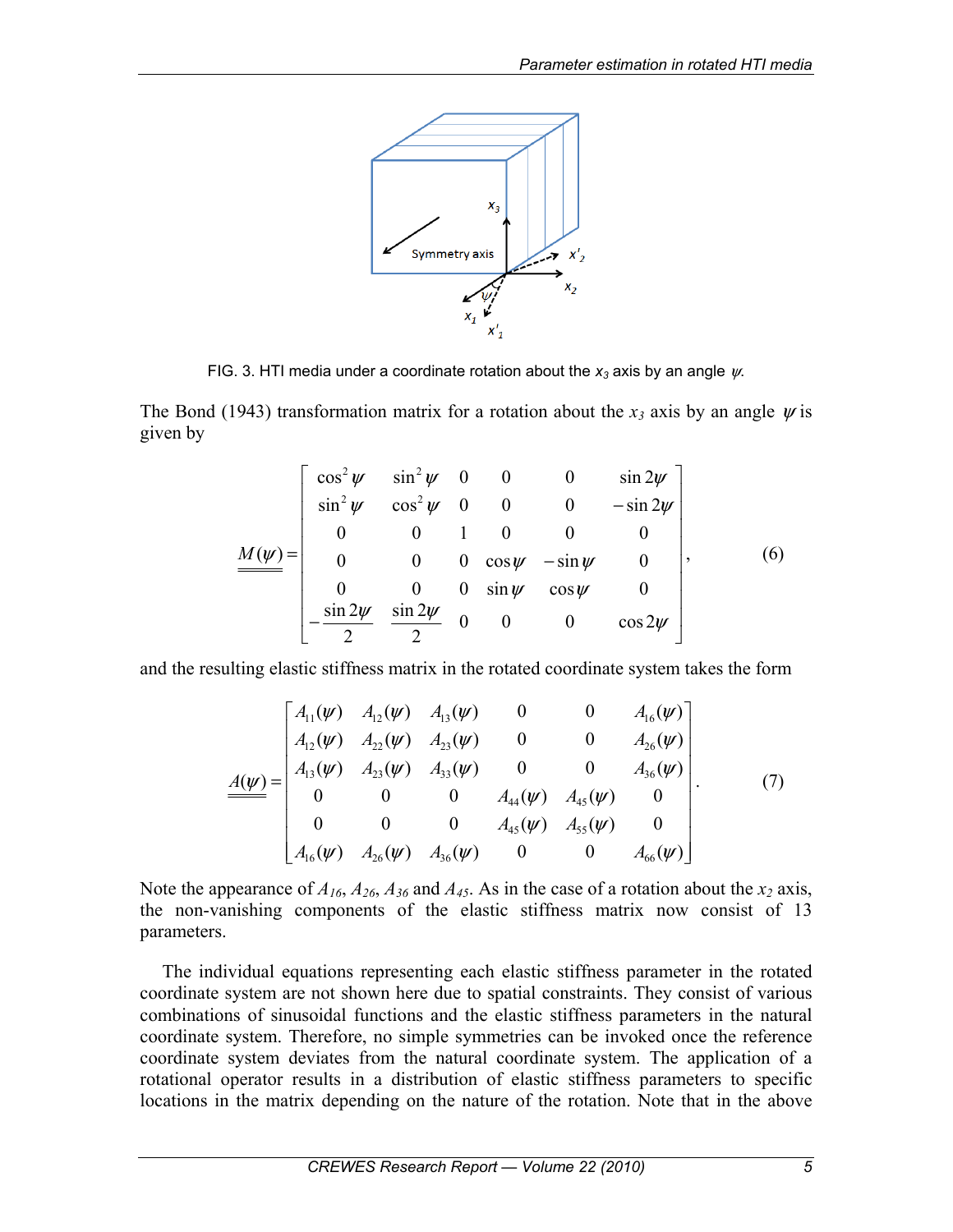representation of the rotated elastic stiffness matrix for HTI media (equations 5 and 7), the symmetry relations in its natural coordinate system as given by equation 2 were not invoked. Therefore, the discussion thus far can be generalized to an orthorhombic medium with nine independent non-vanishing elastic stiffness parameters in its natural coordinate system.

#### **RELECTION COEFFICIENTS FOR WEAKLY ANISOTROPIC HTI MEDIA**

Approximate scattering coefficients have been derived by various authors using perturbation techniques (i.e. Thomsen, 1993, Rüger, 1998 and Vavryčuk and Pšenčík, 1998). The basis for perturbation theory is to obtain an approximate solution for a problem which cannot be solved exactly. This is achieved by the addition of "small" perturbation terms to the description of a similar exactly solvable problem. In the case of approximate reflection coefficients in anisotropic media, the perturbations represent the anisotropic deviation from a solvable isotropic background. The "small" perturbations therefore dictate a weak contrast interface separating two weakly anisotropic media. However, according to Thomsen (1993), this condition is valid for most reflecting interfaces and therefore the assumption of a weak contrast interface is appropriate.

In the following, we investigate two scenarios for the reflection of P waves from an interface separating two homogeneous HTI half-spaces. The first is a model discussed in Rüger (1998) where the upper and lower HTI half-spaces have the same symmetry axis azimuth above and below the interface. The second is a more generic scenario where the upper and lower HTI half-spaces each have an arbitrary symmetry axis azimuth. Figure 4 shows the two scenarios.



FIG. 4. HTI/HTI interface with a) similar symmetry axis orientations and b) arbitrary symmetry axis orientations.

### **HTI/HTI interface with similar symmetry axis orientations**

For the case of the HTI/HTI interface with the same symmetry axis azimuth above and below the interface (Figure 4a), the P wave reflection coefficient in the natural coordinate system of the medium is given by (Rüger, 1998)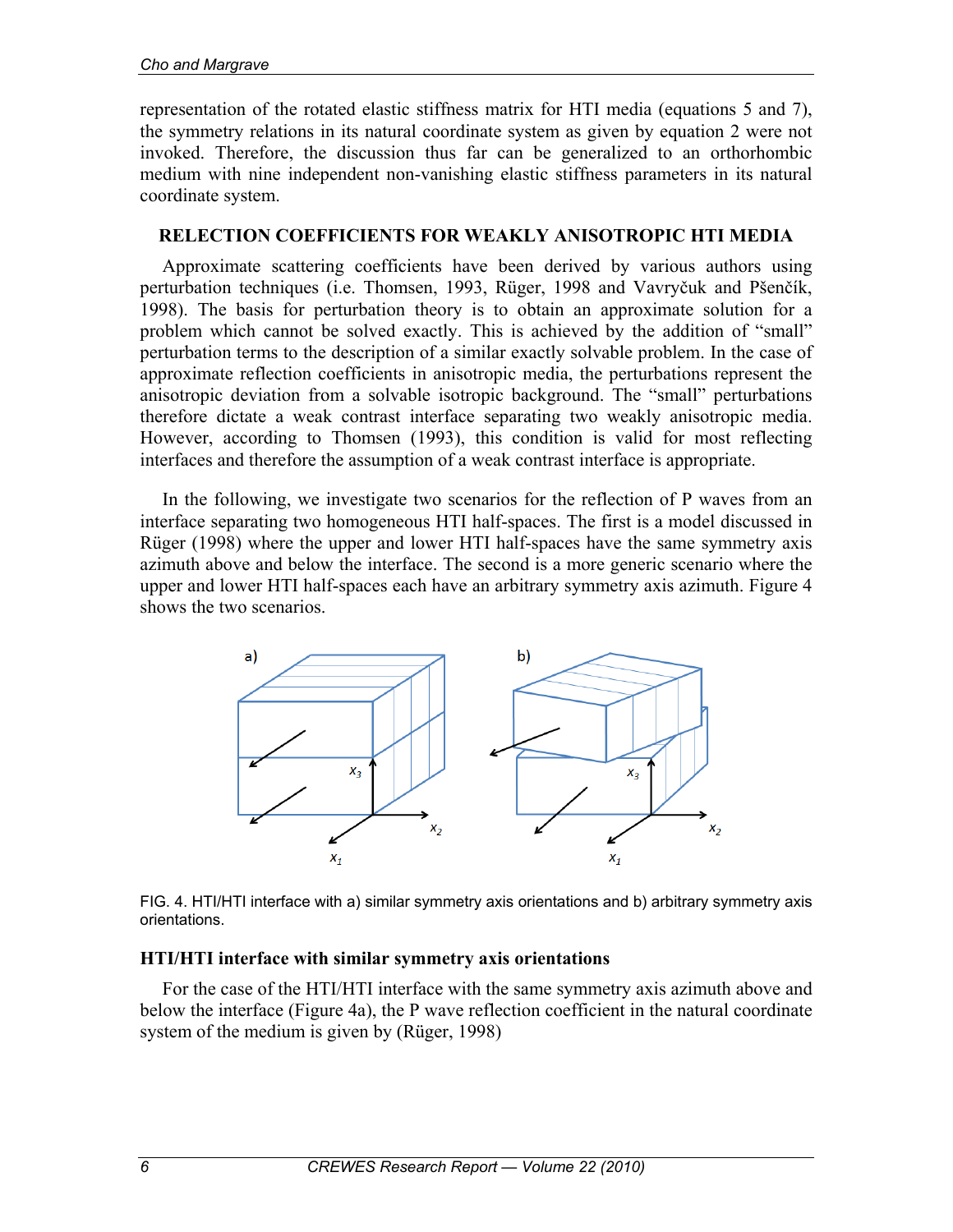$$
R_{pp}(\theta,\phi) = \frac{1}{2} \frac{\Delta Z}{\overline{Z}} + \frac{1}{2} \left[ \frac{\Delta \alpha}{\overline{\alpha}} - \left( \frac{2\overline{\beta}}{\overline{\alpha}} \right)^2 \frac{\Delta G}{\overline{G}} \right]
$$
  
+ 
$$
\left[ \Delta \left( \frac{(A_{13}^n + A_{55}^n)^2 - (A_{33}^n + A_{55}^n)^2}{2A_{33}^n (A_{33}^n + A_{55}^n)} \right) + 2 \left( \frac{2\overline{\beta}}{\overline{\alpha}} \right)^2 \Delta \left( \frac{(A_{44}^n - A_{66}^n)}{2A_{66}^n} \right) \right] \cos^2 \phi \right] \sin^2 \theta
$$
  
+ 
$$
\frac{1}{2} \left[ \frac{\Delta \alpha}{\overline{\alpha}} + \Delta \left( \frac{(A_{11}^n - A_{33}^n)}{2A_{33}^n} \right) \cos^4 \phi
$$
  
+ 
$$
\Delta \left( \frac{(A_{13}^n + A_{55}^n)^2 - (A_{33}^n + A_{55}^n)^2}{2A_{33}^n (A_{33}^n + A_{55}^n)} \right) \sin^2 \phi \cos^2 \phi \right] \sin^2 \theta \tan^2 \theta
$$
 (8)

where  $\alpha$  and  $\beta$  are the P and S wave velocities respectively,  $Z = \rho \alpha$  is the acoustic impedance,  $G = \rho \beta^2$  is the shear modulus,  $\rho$  is the density,  $\theta$  is the angle of incidence and  $\phi$  is the measurement azimuth. The bar represents an averaging of the values (i.e.  $\overline{w}$ )  $=\frac{1}{2} [w_2 + w_1]$  and  $\Delta$  represents a difference of the values (i.e.  $\Delta w = w_2 - w_1$ ) above and below the reflecting interface. Equation 6 corresponds exactly to equation 5 of Rüger (1998) with the exception that the elastic stiffness parameters were used instead of anisotropy parameters.

If the symmetry axis azimuth is unknown, the measurement azimuth  $\phi$  is expressed as the difference between the azimuthal direction of the  $k<sup>th</sup>$  observed azimuth and the direction of the symmetry axis  $\phi_{sym}$  (Rüger, 1998). The AVO gradient (i.e. angle dependent) term in equation 6 is then defined as

$$
B(\phi_k) = B^{iso} + B^{ani} \cos^2(\phi_k - \phi_{sym}),
$$
 (9)

with

$$
B^{iso} = \frac{1}{2} \left[ \frac{\Delta \alpha}{\overline{\alpha}} - \left( \frac{2\overline{\beta}}{\overline{\alpha}} \right)^2 \frac{\Delta G}{\overline{G}} \right]
$$
(10)

and

$$
B^{ani} = \frac{1}{2} \left[ \Delta \left( \frac{(A_{13} + A_{55})^2 - (A_{33} + A_{55})^2}{2A_{33}(A_{33} + A_{55})} \right) + 2 \left( \frac{2\overline{\beta}}{\overline{\alpha}} \right)^2 \Delta \left( \frac{(A_{44}^n - A_{66}^n)}{2A_{66}^n} \right) \right].
$$
 (11)

Equation 9 can be used to determine the symmetry axis azimuth by solving for  $\phi_{sym}$ . However, due to the nonlinearity of equation 9, the solution for  $\phi_{sym}$  is non-unique and will yield two possible directions for the symmetry axis orthogonal to one another (Rüger, 1998). In addition, since the symmetry axis above and below the interface must have a similar azimuth, for a multi-layered Earth, this model implies that the symmetry axis azimuth is invariant with depth. To overcome this issue, numerous authors have imposed the condition of an isotropic overburden. The above scenarios however, pose an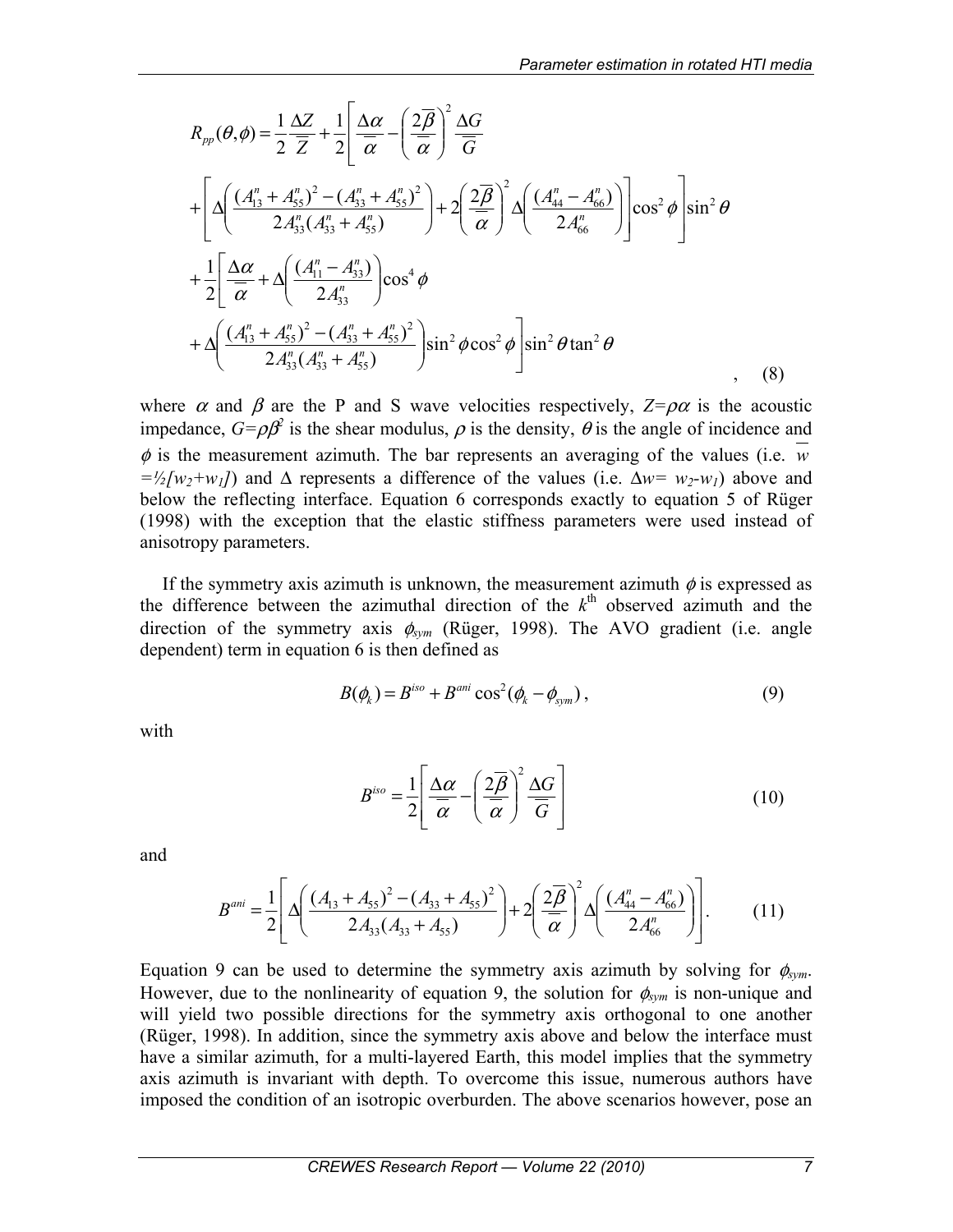unrealistic constraint and therefore, a more generic HTI reflection model is required for a more accurate description.

#### **HTI/HTI interface with arbitrary symmetry axis orientations**

To remove the constraint of an invariant symmetry axis azimuth with depth, an HTI/HTI interface with an arbitrary symmetry axis azimuth above and below the interface is considered (Figure 4b). As discussed above, HTI media rotated about the  $x_3$ axis must be regarded as an anisotropic medium with non-vanishing elastic stiffness parameters given by equation 5.

Vavryčuk and Pšenčík (1998) derived P wave reflection coefficients for weak contrast interfaces separating two weakly but arbitrarily anisotropic media. As a result of the perturbation theory, the formula depends on the choice of parameters (P and S wave velocities) used for the background isotropic medium. A discussion of the effects for various background velocities can be found in Pšenčík and Martins (2001). Here, the background P and S wave velocities were chosen to be  $\alpha^2 = A_{33}$  and  $\beta^2 = A_{44}$  respectively. These are the vertical P wave velocity and the vertical S wave velocity with a polarization orthogonal to the symmetry axis. The P wave reflection coefficient is then given by

$$
R_{PP}(\theta,\phi) = R_{PP}^{iso}(\theta) + \frac{1}{2} \left[ \Delta \left( \frac{A_{23} + 2A_{44} - A_{33}}{A_{33}} \right) \sin^2 \phi + \left( \Delta \left( \frac{A_{13} + 2A_{55} - A_{33}}{A_{33}} \right) - 8\Delta \left( \frac{A_{55} - A_{44}}{2A_{33}} \right) \right) \cos^2 \phi + 2 \left[ \Delta \left( \frac{A_{36} - A_{45}}{A_{33}} \right) - 4\Delta \left( \frac{A_{45}}{A_{33}} \right) \right] \cos \phi \sin \phi \right] \sin^2 \theta + \frac{1}{2} \left[ \Delta \left( \frac{A_{11} - A_{33}}{2A_{33}} \right) \cos^4 \phi + \Delta \left( \frac{A_{22} - A_{33}}{2A_{33}} \right) \sin^4 \phi + \Delta \left( \frac{A_{12} + 2A_{66} - A_{33}}{A_{33}} \right) \cos^2 \phi \sin^2 \phi + 2\Delta \left( \frac{A_{16}}{A_{33}} \right) \cos^3 \phi \sin \phi + 2\Delta \left( \frac{A_{26}}{A_{33}} \right) \sin^3 \phi \cos \phi \right] \sin^2 \theta \tan^2 \theta
$$
\n(12)

where

$$
R_{PP}^{iso}(\theta) = \frac{1}{2} \frac{\Delta Z}{\overline{Z}} + \frac{1}{2} \left[ \frac{\Delta \alpha}{\overline{\alpha}} - \left( \frac{2\overline{\beta}}{\overline{\alpha}} \right)^2 \frac{\Delta G}{\overline{G}} \right] \sin^2 \theta + \frac{1}{2} \frac{\Delta \alpha}{\overline{\alpha}} \sin^2 \theta \tan^2 \theta \,. \tag{13}
$$

Equation 12 consists of an isotropic term with the addition of a perturbation term to account for anisotropy. The isotropic term given by equation 13 is the well-known Aki and Richards (1980) approximate AVO equation for P wave reflection. The anisotropic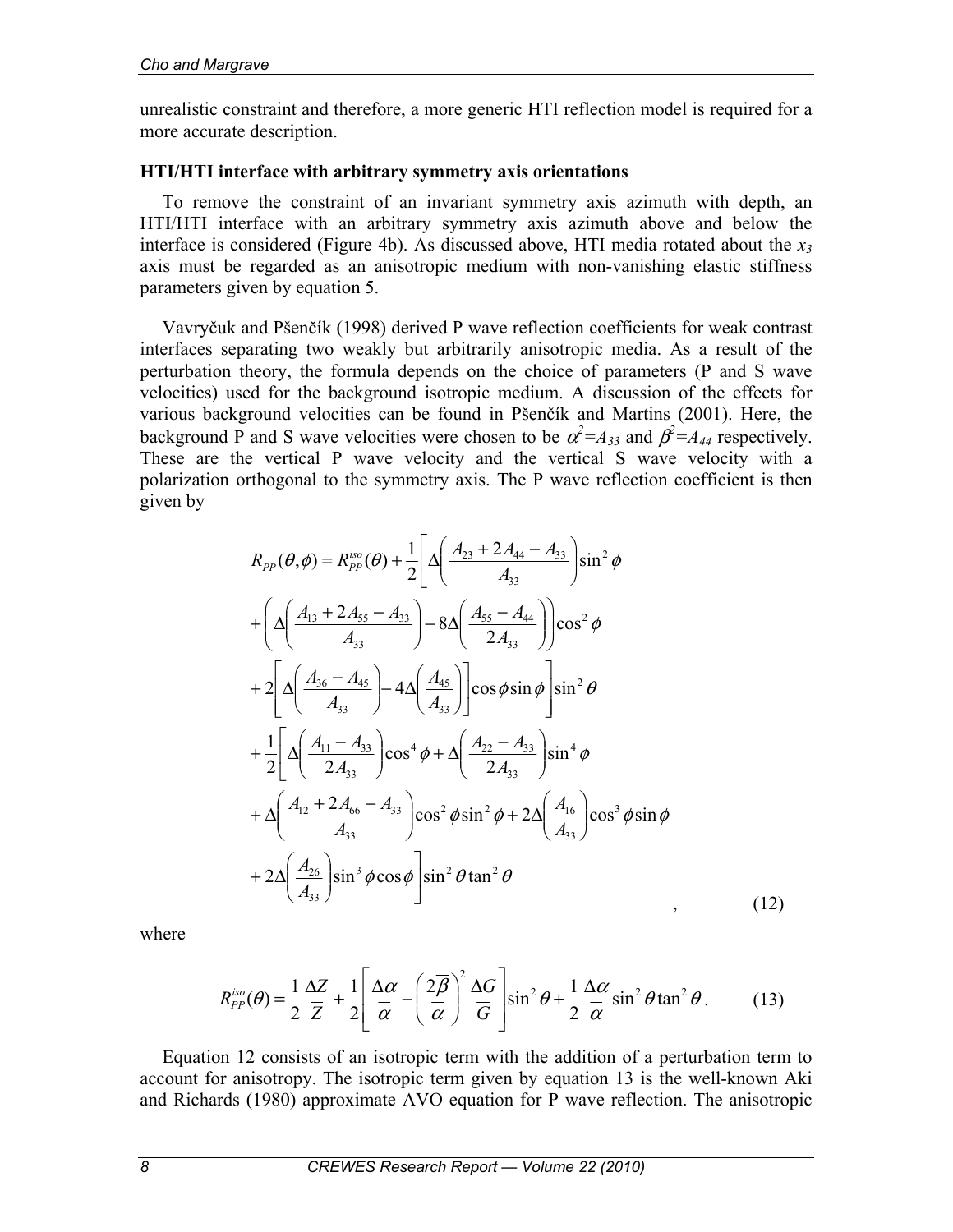correction term consists of various combinations of 13 elastic stiffness parameters called weak anisotropy parameters. These are manifestations of the natural coupling of elastic stiffness parameters that govern wave propagation. Note that the reflection coefficient does not depend on elastic parameters *A14*, *A15*, *A24*, *A25*, *A34*, *A35*, *A46* and *A56*. Therefore, these parameters can never be recovered from a P wave reflection experiment (Vavryčuk and Pšenčík, 1998).

## **THE PARAMETER ESTIMATION PROBLEM**

Downton and Roure (2010) described an approach for the estimation of fracture parameters using a simulated annealing technique similar to that of Coulon et al. (2006). Through forward modeling, the simulated annealing algorithm perturbs an initial model until a minimized misfit is achieved between the synthetic and real data. In their formulation of the parameter estimation problem, an HTI model was implemented where the anisotropy is assumed to be the result of a vertical fracture system with an unknown symmetry axis azimuth. The parameterization of the model space is then in terms of the layer time thickness, P and S wave impedances, density, the Thomsen parameters delta, epsilon and gamma and the azimuth of the symmetry axis. They further demonstrated that the number of free parameters that must be estimated could be reduced through the implementation of a rock physics model. For example, the linear slip deformation model (LSD) of Schoenberg and Sayers (1995) or the penny-shaped crack model of Hudson et al. (1981) can be applied. The elastic stiffness matrix is subsequently constructed and the Bond transformation (rotation about the  $x_3$  axis) is applied to allow for the symmetry axis azimuth to vary. Reflection coefficients as a function of incidence angle and azimuth are then calculated and convolved with a source wavelet to generate the synthetic seismograms. Through this approach, the elastic stiffness parameters are estimated through the iterative optimization scheme of the simulated annealing technique.

Equation 12 can be used to implement the forward modeling of the reflection coefficients subject to the assumption that a weak contrast interface separating two weakly anisotropic media holds. Note that in equation 12, the 13 elastic stiffness parameters that describe the reflection coefficient happen to be the same non-vanishing components that describe a rotated HTI or orthorhombic medium about the  $x_3$  axis. However, equation 12 does not include certain elastic stiffness parameters that appear as a result of a rotation about the  $x_2$  axis. This implies that information is present in the P wave reflections for a rotation of an HTI or orthorhombic medium about the  $x_3$  axis but not for the  $x_2$  axis. Therefore, a medium with dipping fractures can never be fully characterized by a P wave reflection experiment.

In addition, all the elastic stiffness parameters in equation 12 can be uniquely defined with the exception of  $A_{12}$  and  $A_{66}$  where they are coupled through the term  $A_{12}+2A_{66}$ . In HTI media,  $A_{12}$  and  $A_{66}$  are non-independent and are equal to  $A_{13}$  and  $A_{55}$  respectively. Therefore, for the parameter estimation problem, the non-uniqueness of  $A_{12}$  and  $A_{66}$  do not affect the characterization of HTI media. However, for orthorhombic media, *A12* and *A66* are independent and the parameter estimation could result in a false distribution between *A12* and *A66*. In this case, an independent measurement is required to validate the solution. For example, *A66* could be obtained through the analysis of the Stoneley wave mode in borehole sonic measurements (Sinha et al., 2003).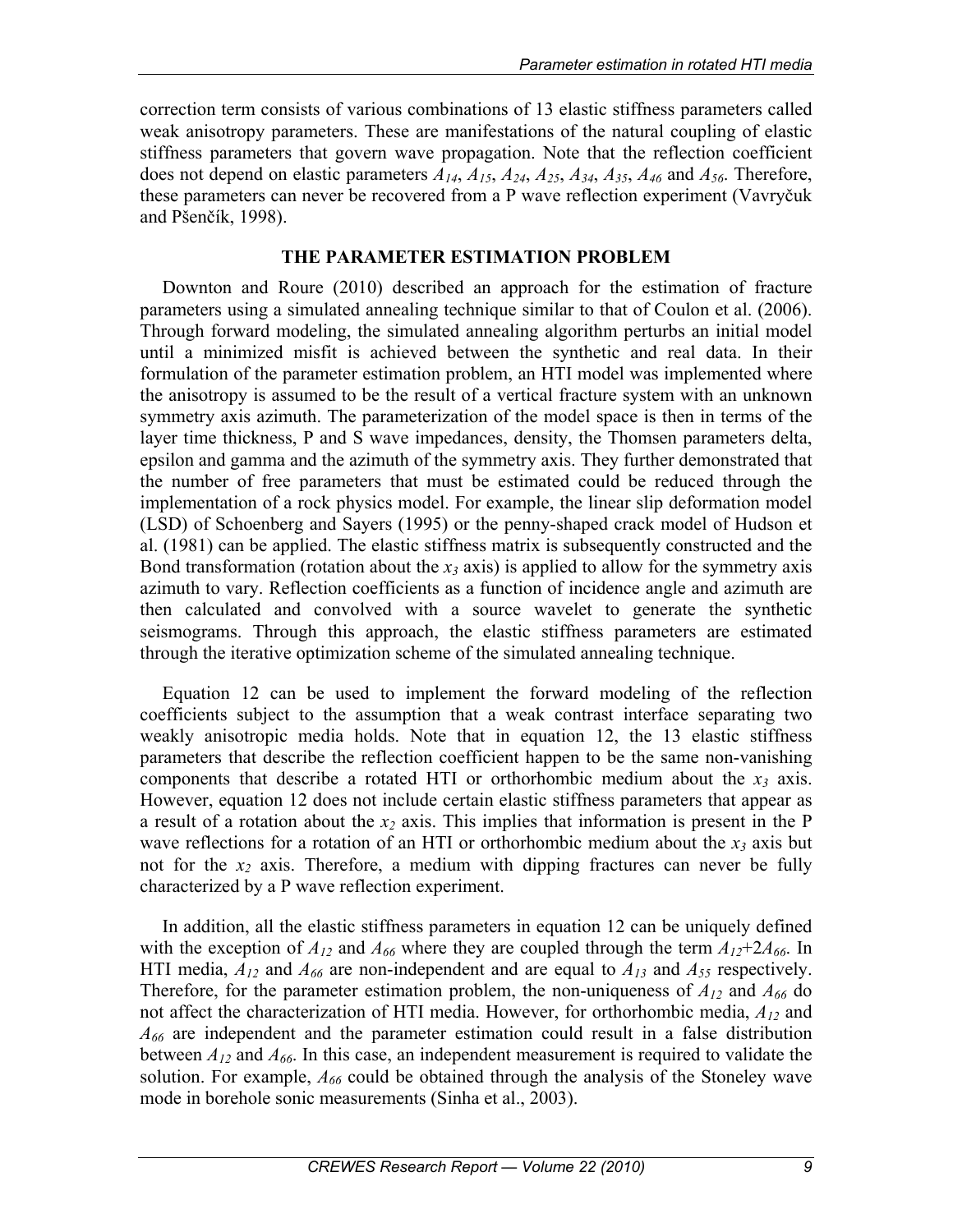### **NUMERICAL EXAMPLE**

To illustrate the concepts presented above, we consider an HTI medium that undergoes a rotation about the  $x_2$  axis to represent dipping fractures followed by a rotation about the  $x_3$  axis to represent an unknown symmetry axis azimuth. The orientation of the symmetry axis then consists of all three components of the basis vectors that define a Euclidean space. We use case C of the HTI model presented by Vavryčuk and Pšenčík (1998) where the anisotropy of the medium is assumed to be caused by a system of vertical parallel dry cracks. The P and S wave velocities of host rock are 4.0 km/s and 2.3 km/s respectively, the density is 2.6  $g/cm<sup>3</sup>$ , the aspect ratio is  $10<sup>-4</sup>$  and the crack density is 0.05. The corresponding elastic stiffness matrix in its natural coordinate system takes the form

$$
\underline{A}^{n} = \begin{bmatrix} 11.96 & 3.99 & 3.99 & 0 & 0 & 0 \\ 3.99 & 15.55 & 4.89 & 0 & 0 & 0 \\ 3.99 & 4.89 & 15.55 & 0 & 0 & 0 \\ 0 & 0 & 0 & 5.33 & 0 & 0 \\ 0 & 0 & 0 & 0 & 4.76 & 0 \\ 0 & 0 & 0 & 0 & 0 & 4.76 \end{bmatrix},
$$
(14)

where the units are in  $(km/s)^2$ . Now consider a rotation of equation 14 about the  $x_2$  axis by an angle  $\zeta = 10$  degrees followed by a rotation about the *x<sub>3</sub>* axis by an angle  $\nu = 30$ degrees. The corresponding elastic stiffness matrices are given by

$$
\underline{A(\xi)} = \begin{bmatrix} 12.05 & 4.02 & 4.00 & 0 & -0.27 & 0 \\ 4.02 & 15.55 & 4.86 & 0 & -0.15 & 0 \\ 4.00 & 4.86 & 15.43 & 0 & -0.35 & 0 \\ 0 & 0 & 0 & 5.31 & 0 & -0.10 \\ -0.27 & -0.15 & -0.35 & 0 & 4.77 & 0 \\ 0 & 0 & 0 & -0.10 & 0 & 4.78 \end{bmatrix}
$$
(15)

and

$$
\underline{A(\xi,\psi)} = \begin{bmatrix} 12.84 & 4.10 & 4.22 & 0.05 & -0.25 & 0.71 \\ 4.10 & 14.59 & 4.65 & 0.16 & -0.12 & 0.81 \\ 4.22 & 4.65 & 15.43 & 0.17 & -0.30 & 0.37 \\ 0.05 & 0.16 & 0.17 & 5.18 & 0.23 & -0.07 \\ -0.25 & -0.12 & -0.30 & 0.23 & 4.91 & 0.02 \\ 0.71 & 0.81 & 0.37 & -0.07 & 0.02 & 4.86 \end{bmatrix}.
$$
 (16)

For a rotation about the  $x_2$  followed by the  $x_3$  axes, the elastic stiffness matrix becomes fully populated. However, in a P wave reflection experiment the only parameters that can be recovered are *A11*, *A12*, *A13*, *A16*, *A22*, *A23*, *A26*, *A33*, *A36*, *A44*, *A45*, *A55* and *A66*. Therefore, the presence of dipping fractures results in information that is forever lost to the non-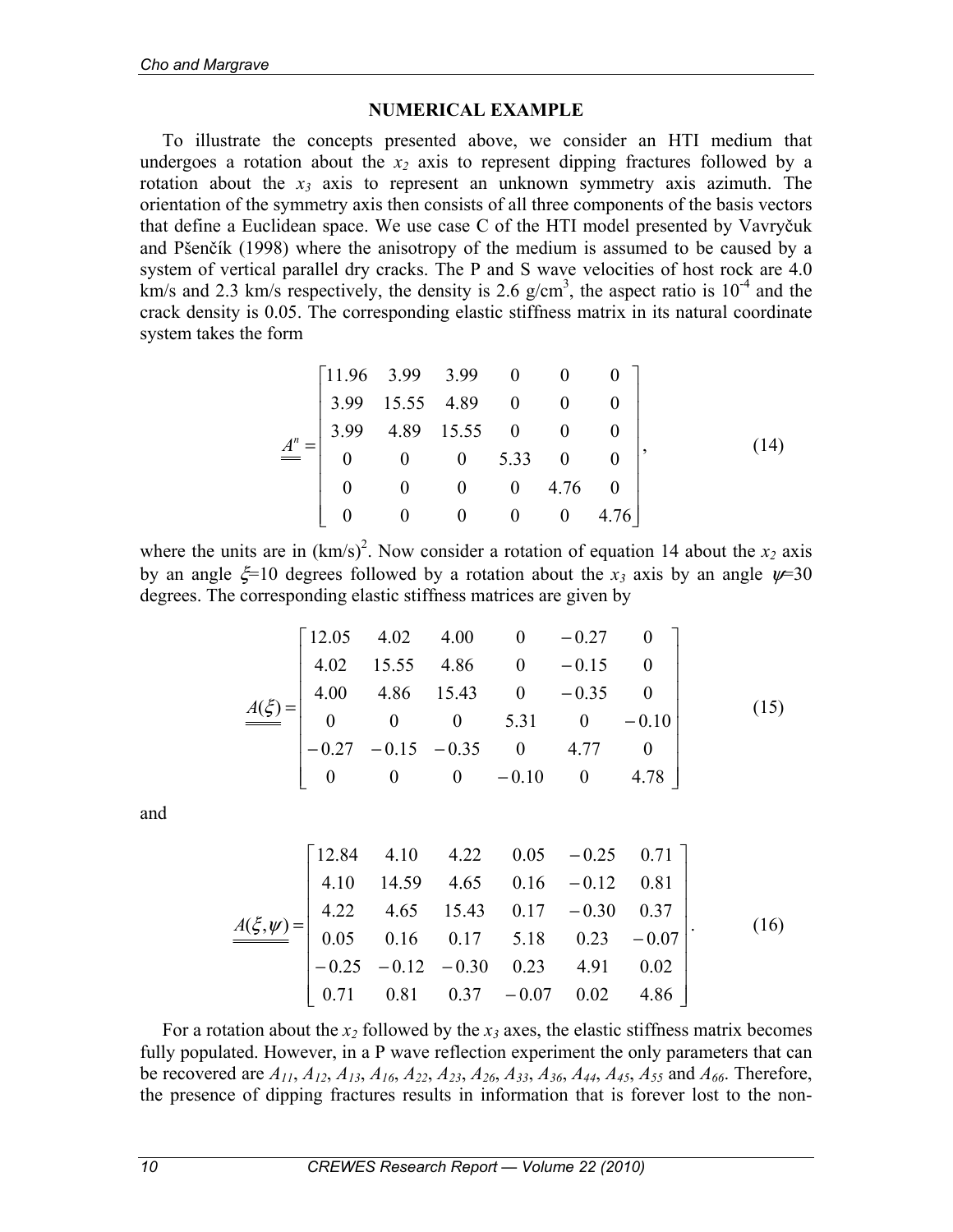retrievable elastic stiffness parameters. What we are left with is a truncated form of equation 16 given by

$$
\underline{A}^T(\xi, \psi) = \begin{bmatrix} 12.84 & 4.10 & 4.22 & 0 & 0 & 0.71 \\ 4.10 & 14.59 & 4.65 & 0 & 0 & 0.81 \\ 4.22 & 4.65 & 15.43 & 0 & 0 & 0.37 \\ 0 & 0 & 0 & 5.18 & 0.23 & 0 \\ 0 & 0 & 0 & 0.23 & 4.91 & 0 \\ 0.71 & 0.81 & 0.37 & 0 & 0 & 4.86 \end{bmatrix},
$$
(17)

where  $A<sup>T</sup>$  denotes the truncated elastic stiffness matrix.

Now, to recover the orientation of the symmetry axis in the  $x_1-x_2$  plane, we make use of the fact that the difference between the fast and slow polarizations of the vertical S wave velocity must be maximized in its natural coordinate system. Therefore, the symmetry axis orientation in the  $x_1$ - $x_2$  plane can be recovered by searching for the angle  *such that the condition* 

$$
\max[A_{44}^n - A_{55}^n] \tag{18}
$$

is satisfied. Since  $A_{44}^n$  and  $A_{55}^n$  in a rotation about the  $x_3$  axis are only dependent on  $A_{44}$ , *A45* and *A55*, equation 17 is sufficient for the recovery to the symmetry axis orientation in the  $x_1$ - $x_2$  plane. Figure 5 shows  $A_{44}$ - $A_{55}$  from zero to 180 degrees. The function reaches a maximum at 30 degrees, therefore correctly identifying the orientation of the symmetry axis in the  $x_1$ - $x_2$  plane.



FIG. 5. Plot of *A44*-*A55* from zero to 180 degrees. The function reaches a maximum at 30 degrees, denoting the symmetry axis orientation.

The rotation angle in the  $x_1-x_2$  plane can be applied to equation 7 and the corresponding elastic stiffness matrix takes the form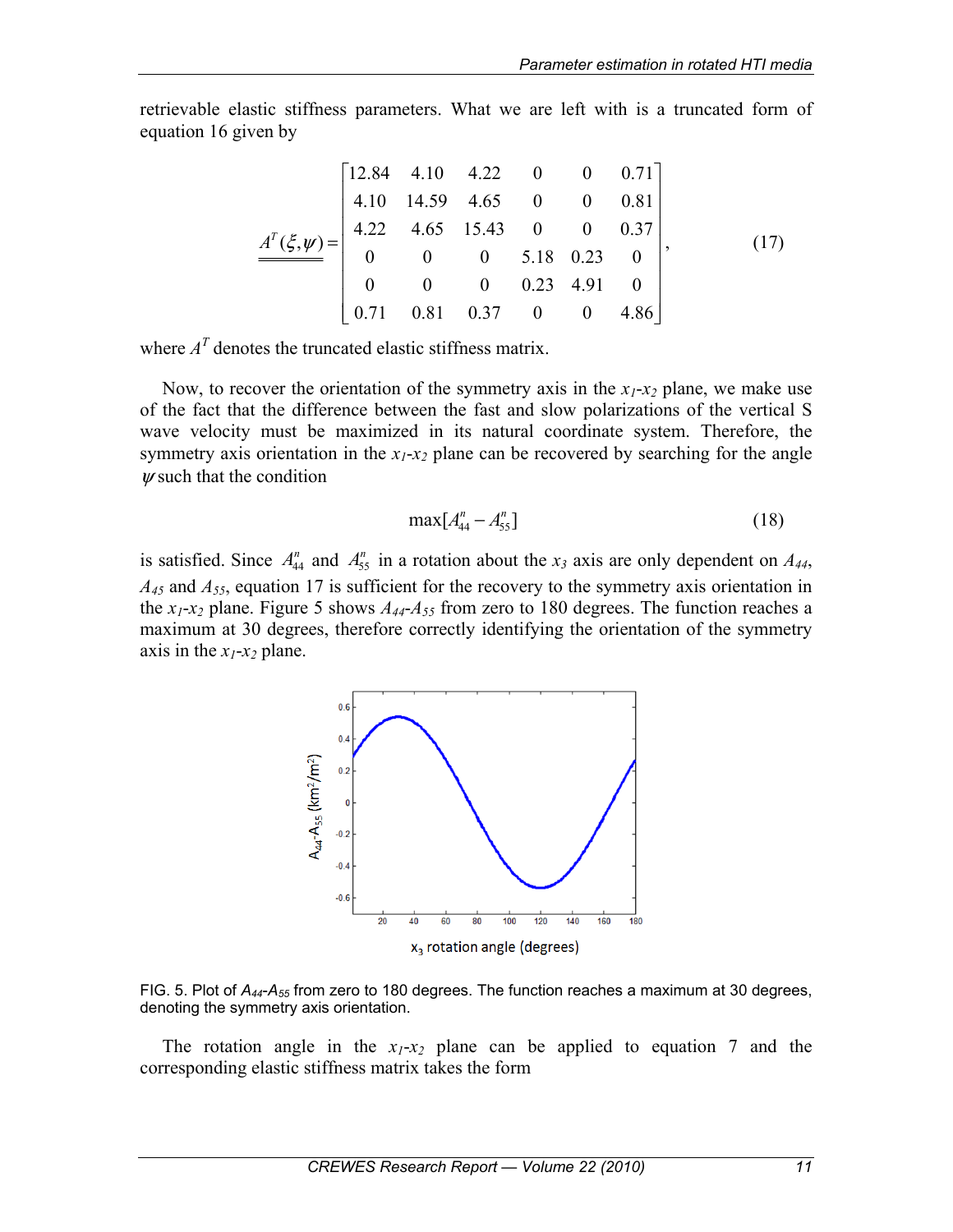$$
\underline{\underline{A}^{ne}} = \begin{bmatrix} 12.05 & 4.02 & 4.00 & 0 & 0 & 0 \\ 4.02 & 15.55 & 4.86 & 0 & 0 & 0 \\ 4.00 & 4.86 & 15.43 & 0 & 0 & 0 \\ 0 & 0 & 0 & 5.31 & 0 & 0 \\ 0 & 0 & 0 & 0 & 4.77 & 0 \\ 0 & 0 & 0 & 0 & 0 & 4.78 \end{bmatrix},\tag{18}
$$

where  $A^{ne}$  denotes the equivalent medium as seen by the P waves. Note the form of equation 18 resembles that of an orthorhombic medium. As noted above, a rotation about the  $x_2$  axis results in the appearance of  $A_{15}$ ,  $A_{25}$ ,  $A_{35}$  and  $A_{46}$ . Without knowledge of these elastic stiffness parameters, the elastic stiffness matrix cannot be fully recovered in its natural coordinate system. Therefore, the presence of dipping fractures will result in errors associated with the estimation of elastic stiffness parameters. Figure 6 shows the cumulative errors for all the elastic stiffness parameters as a function of the  $x_2$  rotation angle.



FIG. 6. Cumulative errors for the elastic stiffness parameters as a function of the  $x_2$  rotation angle.

However, if we assume an HTI medium and invoke the conditions as given by equation 2, we can make an inference as to the presence of dipping fractures. Note that the 2,2 component of  $A^n$  and  $A^{ne}$  are equal. This is due to the fact that this component is invariant under a coordinate rotation about the  $x_2$  axis. A further rotation of this component about the  $x_3$  axis results in a distribution of parameters to recoverable components of the elastic stiffness matrix. Given that  $A_{33}^n$  is equal to  $A_{22}^n$  for an HTI medium, the deviation of  $A_{33}^{ne}$  from  $A_{22}^{ne}$  could be used as an indicator for the amount of dip corresponding to the fractures. Therefore, in the parameterization of the model space, an independent estimate of  $A_{33}^{ne}$  and  $A_{22}^{ne}$  could provide additional information about the medium. Figure 7 shows  $A_{33}^{ne} - A_{22}^{ne}$  as a function of the  $x_2$  rotation angle.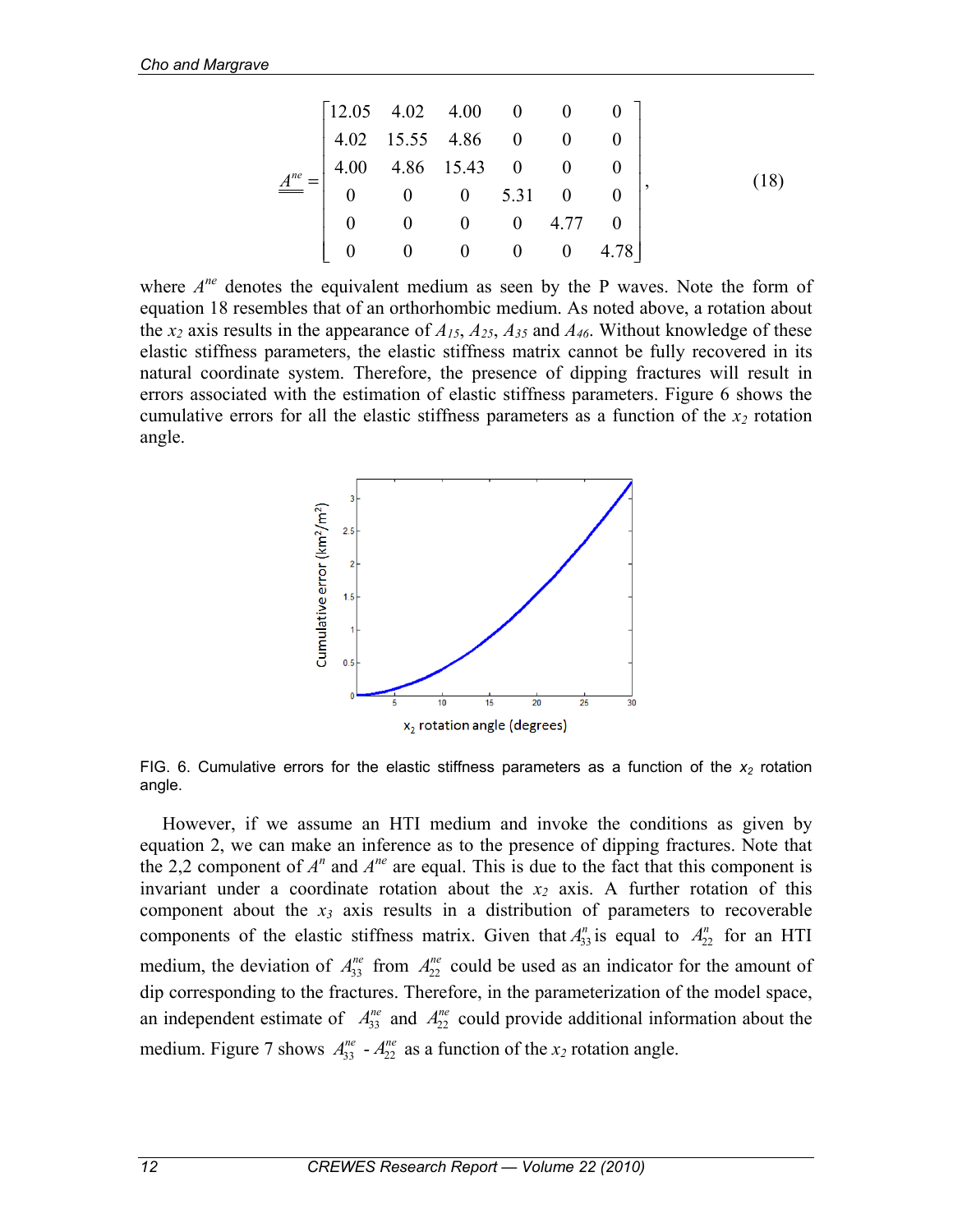

FIG. 7. Plot of  $A_{33}^{ne}$  -  $A_{22}^{ne}$  as a function of the  $x_2$  rotation angle.

### **DISCUSSION AND CONCLUSIONS**

The estimation of elastic stiffness parameters in weakly anisotropic rotated HTI media was discussed. The bond transformation allows for the representation of HTI media in a reference coordinate system that deviates from its natural coordinate system. This in conjunction with Vavryčuk and Pšenčík's (1998) formulation of the P wave reflection coefficient provides an approach to address the shortcomings of Rüger's (1998) HTI reflection model. Analysis of the rotation of the elastic stiffness matrix and reflection coefficient suggests that the symmetry axis orientation in the  $x_1$ - $x_2$  plane is recoverable from a P wave reflection experiment. Characterization of a medium with dipping fractures or when the vertical stress is not equal to one of the principle stresses is incomplete due to the appearance of elastic stiffness parameters that is not a function of the P wave reflection coefficient. However, if an HTI model is assumed in conjunction with a re-parameterization of the model space, the presence of dipping fractures or the orientation of the principle stresses can be inferred. In addition, if an orthorhombic model is used instead of an HTI model, the non-unique definition of  $A_{12}$  and  $A_{66}$  requires additional information to validate the solution.

The methodology discussed provides the means to simultaneously estimate both isotropic and anisotropic properties. The isotropic properties provide information concerning reservoir lithologies and fluids whereas the anisotropic properties provide information concerning the fracturing or the differential stress state of the reservoir. As suggested by Norton el al. (2010), the isotropic Poisson's ratio (PR) exhibits a large correlation to the extent of fracture propagation in the hydraulic stimulation of an unconventional shale reservoir, where fracture growth is preferential towards the lower PR regions. The PR can be inversely correlated to the quartz-clay ratio and therefore is an indicator for the material properties of the medium. In addition, a lower PR corresponds to lower horizontal stresses resulting from a vertical lithostatic load, resulting in the preferred fracture growth towards areas of lower PR (Maxwell et al., 2011). The anisotropic properties could then supplement the results by providing information regarding pre-existing fractures or the preferred fracture geometry. In areas where azimuthal anisotropy exists, this could indicate either the presence of existing fractures or